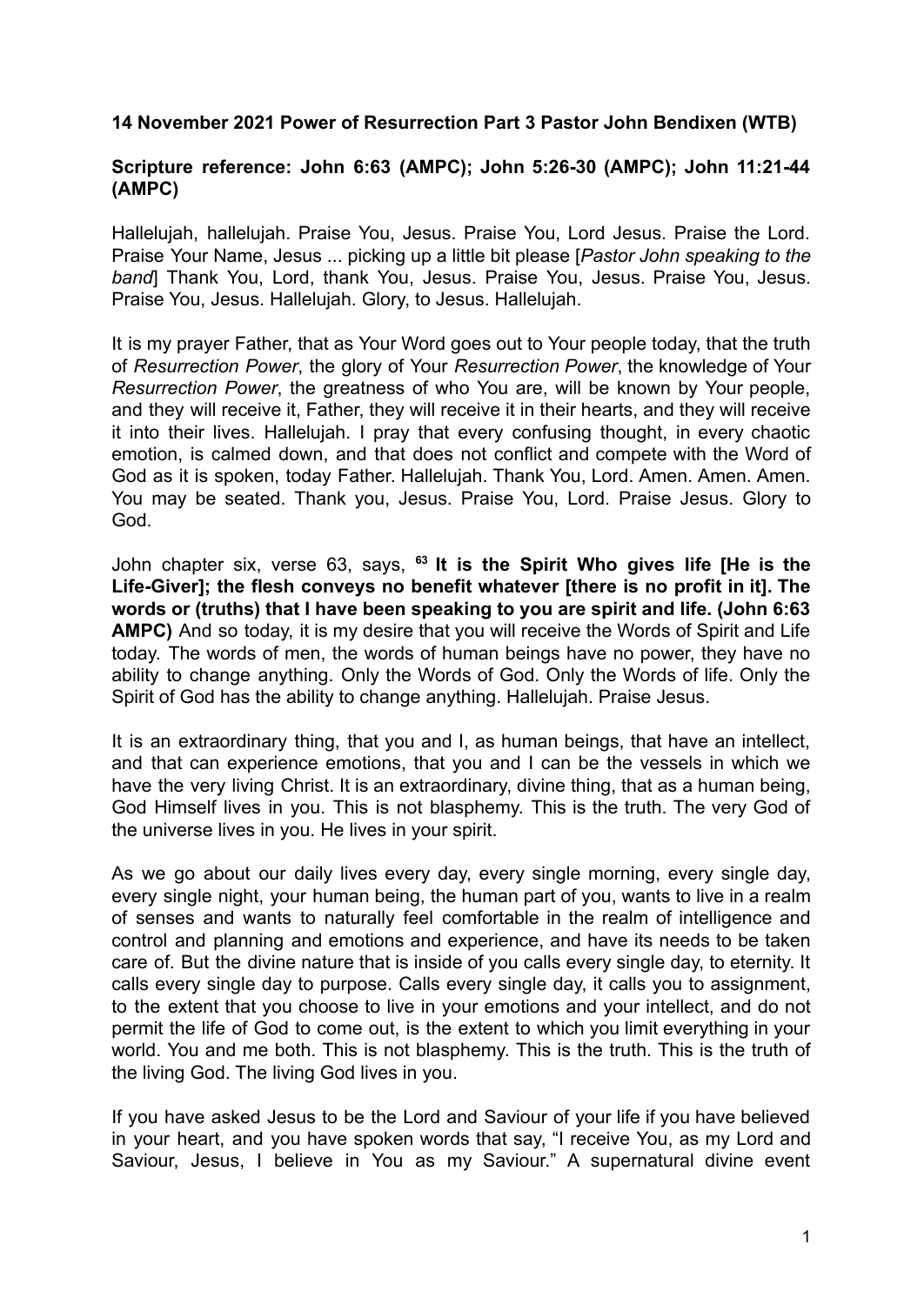happens, and the very seed of God's life gets put into your human spirit. The transaction that happens, that divine supernatural transfer of Himself into you, is not something that anyone can understand. No one can reason it, no one can receive it in their soul or in their mind. It is something that happens in your spirit.

So, therefore, many, many people will have many reasons and intellects and emotions and they have experiences, and the experiences that they have,—predominantly Christians I mean, and I talk now mostly to Christians. Many Christians have experienced persecution, they may not have recognized it as persecution, (something that happens at work, something that happens at home, something that happens in your financial well being.) You have received persecution, because of the divine nature that now lives in you. Many Christians have experienced and have had a negative experience because of the organization of the church. The organization, as it becomes more ordered, organized and becomes looking like an organization that is very similar to any otherworldly organization.

Many Christians experience a negative circumstance at some point or another. They have an interaction with another human being. Words are exchanged, attitudes are experienced, pressure is felt, and in all of these transactions, there is the temptation to look at the human not go into the Divine. So, whether you've experienced the persecution, or whether you've experienced an organizational failure in the church, whether you've experienced a leadership failure of leaders in the church, whether you've experienced a personal encounter with God, where you really thought you had faith for something, and you had a very deep question, and you asked God to meet a very deep need in your heart or in your life, and somehow you didn't see the answer to that and that might be something that you've experienced in your life.

These things are designed to prevent you from allowing that divine nature that is inside of you from becoming the dominant force in your life, and that is designed to keep you in the realm of the humans, and keep you in the realm of reason, and keep you in the realm of the church, that can be spoken against. *"I speak against the church because the church has led me down."* In any one of these categories, the church may have let you down. That does not change the divine nature that is inside of you or me. It doesn't change the power of God that is available to you and me. It is anybody's choice that makes a decision to accuse the church of letting them down, and then live in their self-pity, or their anger, or their revenge, or their injustice, or their sensor or their lack of fairness, whatever that is that you experience, it is your choice to live there rather than to experience the life of God every day.

Some people have been able to come to terms with this kind of experience in their lives. The way they do it is to say, *"I can serve God by myself, I don't need the church. I'll have my daily prayers, my daily readings, I'll watch a bit of TV or whatever the case might be, and I will encounter God by myself. I don't need the church."* Well, that is exactly whatever those things were that have let you down is designed to do. It's to keep you offended. It's to keep you angry. It's to keep you distant and isolated from the very power of the body of Christ that is designed to grow you. How many people have you seen that experienced any kind of growth where there wasn't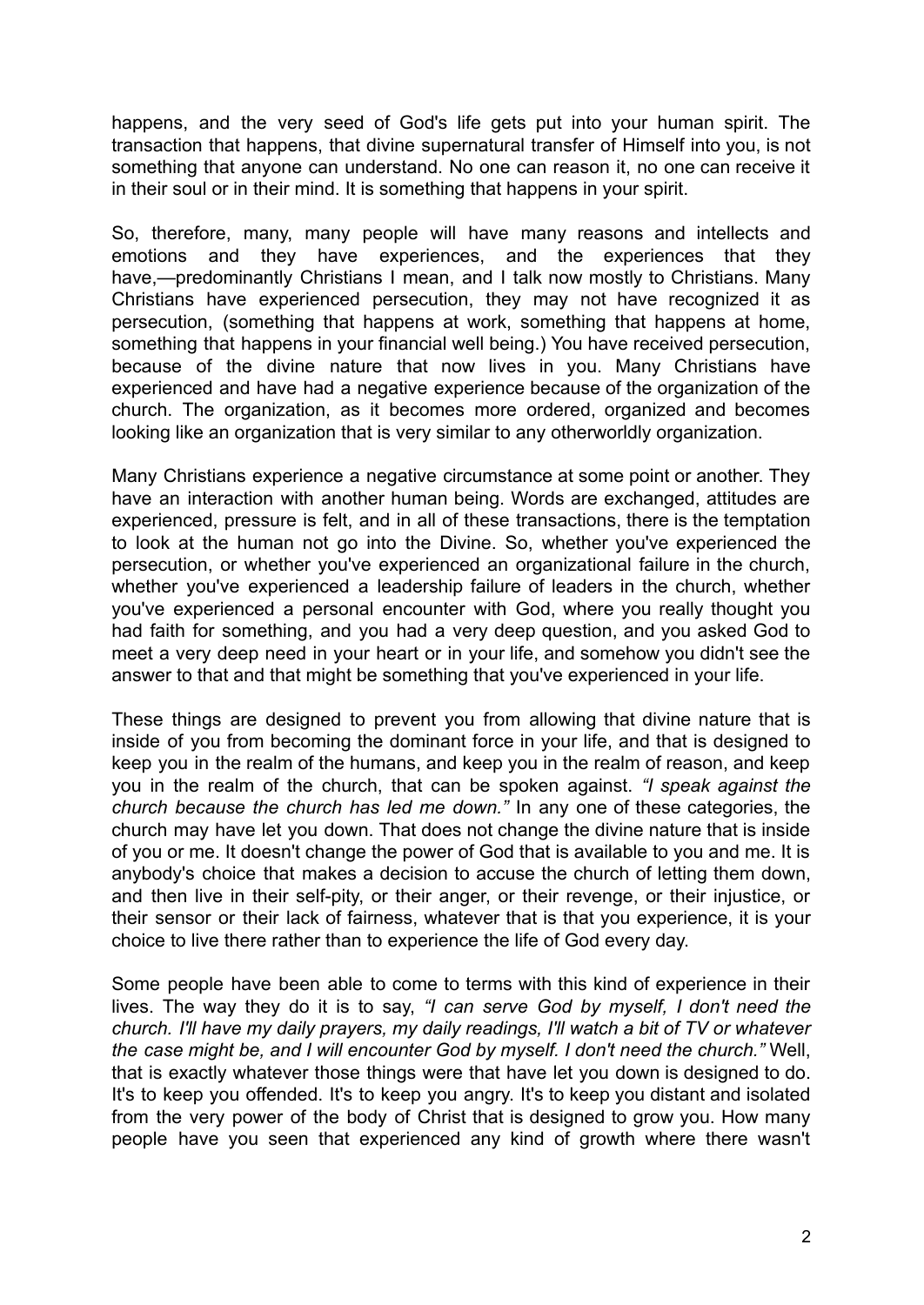growing pains? How do you get growing pains? Well, you have bumps and bruises. Do you not? Even in a blood family.

Let's talk about blood families that get on fabulously well together [*Congregation laughing*]. Even in blood families that get on fabulously well together, you are going to experience bumps and bruises and disagreements and you're going to experience conflicts and you're going to have attitudes and things that make you unhappy.

So, what makes you think the family of God, the Blood-bought Church would be any different? You see, all of these things are designed to disconnect you from the very power that is in the body of Christ, the resurrected Christ, Jesus Christ who is in the body. *The Resurrection Power of Christ* is revealed to me through you. As I see Christ in you, it is revealed to me. I have my own experience with the resurrected Christ, but as I go about my life, I see the resurrected Christ in you. I experience Him. No wonder the enemy wants to keep us isolated from the rest of the body so that we don't experience the fullness of the *Resurrection Power*.

It's an extraordinary thing that many people have tried to intellectualize God. They've tried to say many things about God and they've tried to have many issues with God. Have lots to say about the universe, have lots to say about the evolution of mankind and many other things. Jesus while He's walking on the earth, in John chapter 5 verse 26, He makes a statement, that is an eternal line of words that cannot be competed with. He makes this statement. This is out of the Amplified Bible, doesn't matter which version you read it in, it says the same thing. **<sup>26</sup> For even as the Father has life in Himself** *and* **is self-existent… (John 5:26 AMPC)**

Do you know that if you are self-existent, anything that is Self-existent, does not require anything else, to maintain its existence? There is nothing else in the universe that can do that. Only the Father has in Himself life and is Himself Self-existent. If your mind can grasp that, then you are probably Self-existent. Meaning your mind can't grasp that, because you can't. I mean, you can acknowledge it and you can know what self-existence means in words, but none of us can experience self-existence, because we are dependent on our existence, the only Self-existent One is the Father.

The Father, the Self-existent One, **<sup>26</sup>…has given to the Son to have life in Himself** *and* **be self-existent. (John 5:26 AMPC).** The Father, the Son, and the Holy Spirit are Self-existent. Can you imagine people standing on the earth, and they've never seen anyone like Jesus. They think He's a prophet. They know He's a teacher. They call Him Rabbi. They see Him do great and mighty works, everywhere He goes demons tremble. He casts out devils. There's just, everywhere He goes, there are crowds of people that want to hear what He has to say. All of the Jewish scholars, all of the Rabbis, all of the Priests, all of the people that are covenant people of Abraham, they don't know what to do with this Man, because they don't understand quite what He is, because in their minds He cannot be the Messiah.

But He stands in front of them as a Man with words, because they had some kind of impression of what the Messiah would look like, based on Scripture, and in their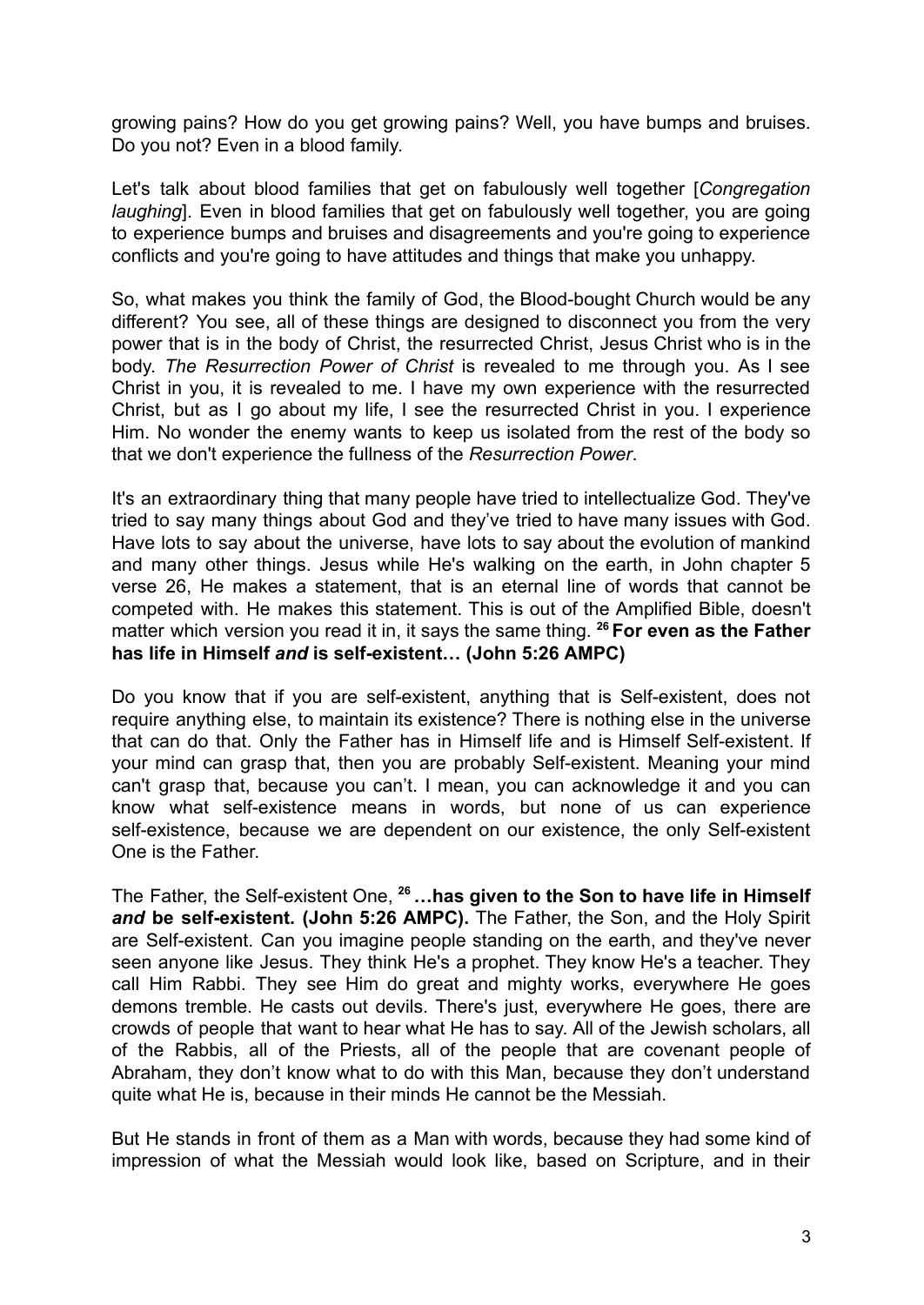minds, this was not He. He stands in front of them with His humanity, and He says, "As the Father is Self-existent, so He has given the power, and He has given to the Son life to be Self-existent."

Which is why when they wanted to kill Him, they couldn't kill Him. Nobody could kill Him. They tried to kill Him many times. They couldn't kill Him, because you can't kill a Self-existent one. He had to willingly give up His life, otherwise, He would never die. **And He has** verse 27: **²**⁷ **He has given Him authority** *and* **granted Him power to execute** or **(exercise, practice) judgement because He is a Son of man.** In every sense, He is both man and divine. **²**⁸ **Do not be surprised** *and* **wonder at this, for the time is coming when all those who are in the tombs shall hear His voice.** How are they going to hear His voice? Through the voice of Jesus. The two Self-existent beings, by the power of the Holy Spirit Himself, Self-existent.

**²**⁹ **And they shall come out—those who have practiced doing good [will come out] to the resurrection of [new] life, and those who have done evil will be raised for judgment [raised to meet their sentence]. ³**⁰ **I am able to do nothing from Myself [independently, of My own accord—but only as I am taught by God and as I get His orders]. (John 5:27-30 AMPC).**

So, the Self-existent one who was given the right to be Self-existent says of His self-existence, "I cannot exist by Myself without the One who authorises me to exist." And, when He says "I must speak, I must speak because the self-existent One gives Me the right to be self-existent only when My self-existence is in Him."

So, everything that I do, I only do it, because I am totally connected to the Self-existent One who gives Me self-existence. This will become very important to you in a short while, which is why I prayed the way I prayed before the beginning, as I started this service.

**³**⁰**Even as I hear, I judge [I decide as I am bidden to decide. As the voice comes to Me, so I give a decision], and My judgment is right (just, righteous), because I do not seek** *or* **consult My own will [I have no desire to do what is pleasing to Myself, My own aim, My own purpose] but only the will** *and* **pleasure of the Father Who sent Me. (John 5:30 AMPC)**

Well, Jesus had an understanding that His existence as a Self-existent One that executed judgement on the earth could do nothing without the permission, and without the unity of the Self-existent One in the heavens.

Do you understand that in His divine being He was Self-existent? In His humanity He had to obey God in every decision, every word, every choice, everything; He had to obey God, in His humanity. In His divinity, He was Self-existent. I declare to you today that this is a moment that God is speaking to us as a body, as a church; and He is speaking to us about the power of the Self-existent One.

That He is absolutely ready to work through any vessel, that has Jesus as the divine being living in the spirit of you-being. When you say, "Not my will, but Your will be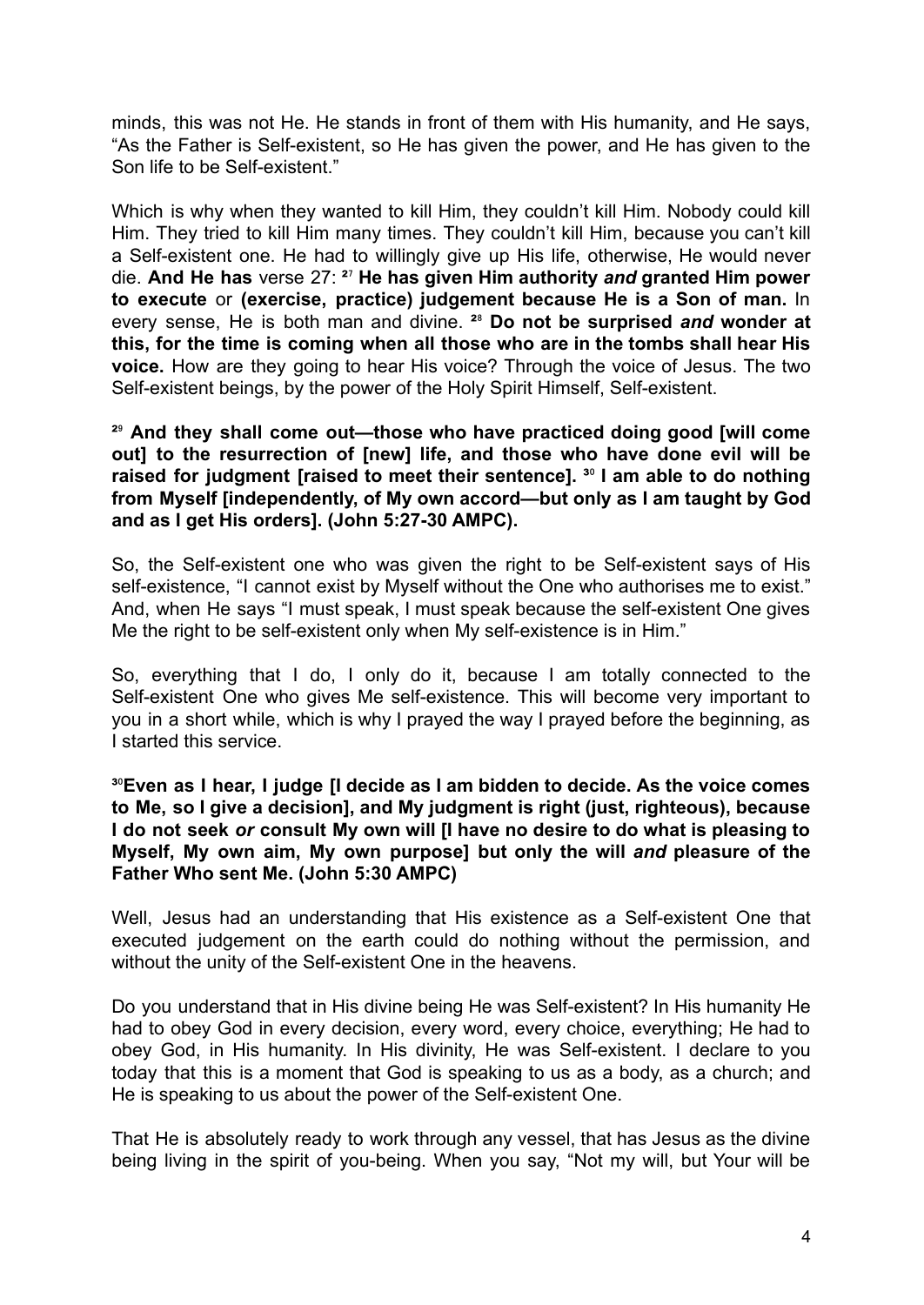done." And you say, "My existence is completely dependent on You, and I speak not my own words, but Your words. I do not do my own will, but Your will", the Father is ready to use you in the way that He used Jesus. As you acknowledge that your existence has no value without His.

Recently, I was teaching in Leadership Development School, and I was talking about values. I said, "Well, it's a very simple thing to see what your values are because all you have to determine is what's most valuable to you." Well, how do you get your values? Your values are your values, because of something that's valuable to you. So, is freedom of choice valuable to you? As your most highly sort of value? I am unique and so I will make my own choice, different to anybody else. Well, that might be a very high-value system to you, because if someone wants you to do something you might say, "I want to have self-expression." Creative expression and self-expression are two completely different things. Creative expression can be a God thing, self-expression is a self-thing. Praise the Lord.

So, Jesus—walking on the earth has a purpose. His purpose is to die. His purpose is to do the will of the Father and His purpose because God **has granted Him authority** *and* given **Him the power to execute judgment** and he says **<sup>29</sup>…—those who have practiced doing good [will come out] to the resurrection of [new] life. (John 5:29 AMPC)** I'm reading from John chapter five. Are you all with me?

Jesus is going about His life and He comes to understand that someone close to Him has died, but He makes no, or first of all, He finds out that he's sick and then when He takes His time, on the earth, doing everything the Father tells Him to do. Going where the Father tells Him to go, there is nothing about any decision that He makes, that is not the will of God. But someone close to Him and to His group of the disciples that God has given Him, is sick. Very sick, but He takes His time because, in eternity time, He is not interested in what man's agenda is. He's only interested in what God wants Him to do next.

Did He not say, **[I decide as I am bidden to decide. As the voice comes to Me, so I give a decision] (John 5:30 AMPC)** And whatever that decision is, is right and just and so He takes His time. John, chapter 11, verse 21. **<sup>21</sup> Martha then said to Jesus, Master, if You had been here, my brother would not have died. (John 11:21 AMPC)** In other words, Jesus, I know You have power over sickness. Power over sickness and disease, but power over death, I'm not so sure of.

Hello? I want to say to you that there are many things that you will have confrontations in your life and here is the margin of the confrontation. Exactly right here for you to consider for yourself, in whatever area of life you live.

Jesus, if You had been here in my money, I would not have got this. Oh, so You actually are the Provider, but in this situation, You let me down. Jesus, if You'd been there in my marriage, and You'd worked in him or her in a timely manner, we wouldn't have got divorced, my life would have been different. Oh, so You have the power of love, but there are some things You don't have power over.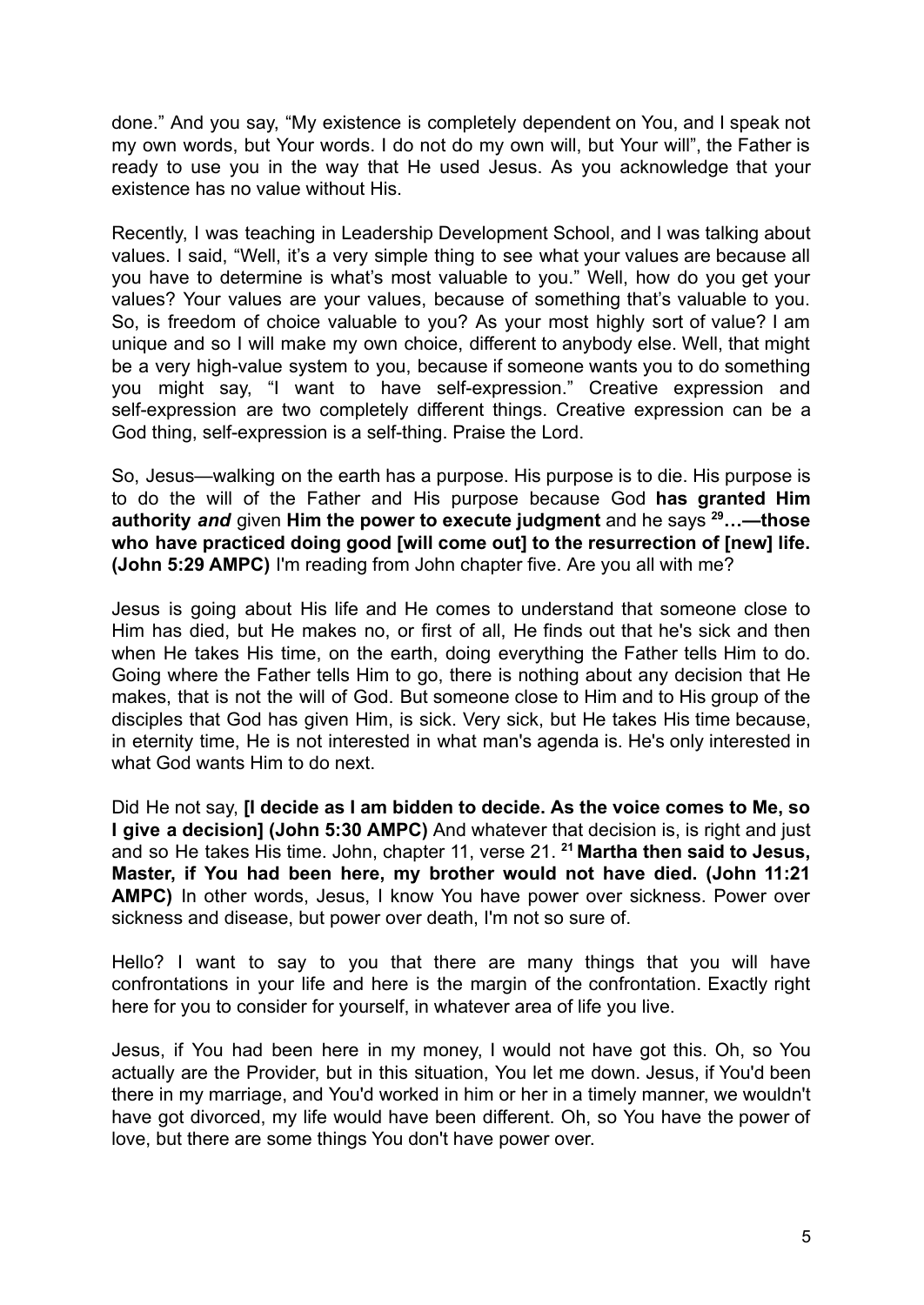There will always be this margin that you recognize that Jesus has got power, that Jesus does have the authority and the judgment over, but then there are some things that in yourself you think that's too big. She makes a statement, if You'd been here, he would not have died. In other words, this is an accusation. Why did You take your time? Am I not important to You? Am I not more special to You, than other people? You should have walked here quicker and not done what You've been doing. You should have gotten here quicker, so You could have saved Lazarus. I am offended by You, Jesus. My judgement about Your behaviour is: You were wrong. What's fair about this? I'm part of Your team. I provide for You, I love You. You stay in my house often.

And I, **<sup>22</sup> And even now I know that whatever You ask from God, He will grant it to You.** So, she's on the margin of, here, maybe something can happen here, but I don't know. **<sup>23</sup> Jesus said to her, Your brother shall rise again. <sup>24</sup> Martha replied.** Now I'm wanting you to just get an understanding that here is someone who's been around Jesus a long time while He's been on the earth. She's heard many of His sayings and now this is a fairly, I want to say, a fairly covenant conversation going on here. **Your brother shall rise again. <sup>24</sup>Martha replied, I know that he will rise again in the resurrection at the last day. (John 11:22-24 AMPC)**

Remember, I've got to read you in John chapter five, that those who died who have done good, they will be resurrected. They shall walk again. John chapter five. So, it is likely that Martha was listening to His teaching. So, when He asked her the question, "I know that he will rise again, like everybody else that You've spoken about, is going to rise again in the resurrection." So, she's been listening, but she's not sure. What's Jesus talking about here?

**<sup>25</sup> Jesus said to her, I am [Myself] the Resurrection and the Life. Whoever believes in (adheres to, trusts in, and relies on) Me, although he may die, yet he shall live; <sup>26</sup> And whoever continues to live and believes in (has faith in, cleaves to, and relies on) Me shall never [actually] die at all. Do you believe this? (John 11:25-26 AMPC)** Martha. I am the resurrection and the life. Whoever believes in Me, though he be dead yet shall he live. Actually, those who believe in Me now, they shall never die. They shall never see death. Do you believe this Martha?

**<sup>27</sup> She said to Him, Yes, Lord, I have believed [I do believe] that You are the Christ (the Messiah, the Anointed One), the Son of God, [even He] Who was to come into the world. [It is for Your coming that the world has waited.] (John 11:27 AMPC).** As the Amplified puts it. She says, "I believe that you are the Christ." This is an extraordinary conversation of covenant and spiritual insight because God is asking Martha a question of deeply eternal significance, that has got everything to do with every human beings' salvation and resurrection. Hallelujah.

I want to take you a little bit further down in the chapter. So, there's a whole lot of crying going on here because Mary came to the place where Jesus was in verse 32. **<sup>32</sup>When Mary came to the place where Jesus was and saw Him, she dropped down at His feet, saying to Him, Lord, if You had been here, my brother would**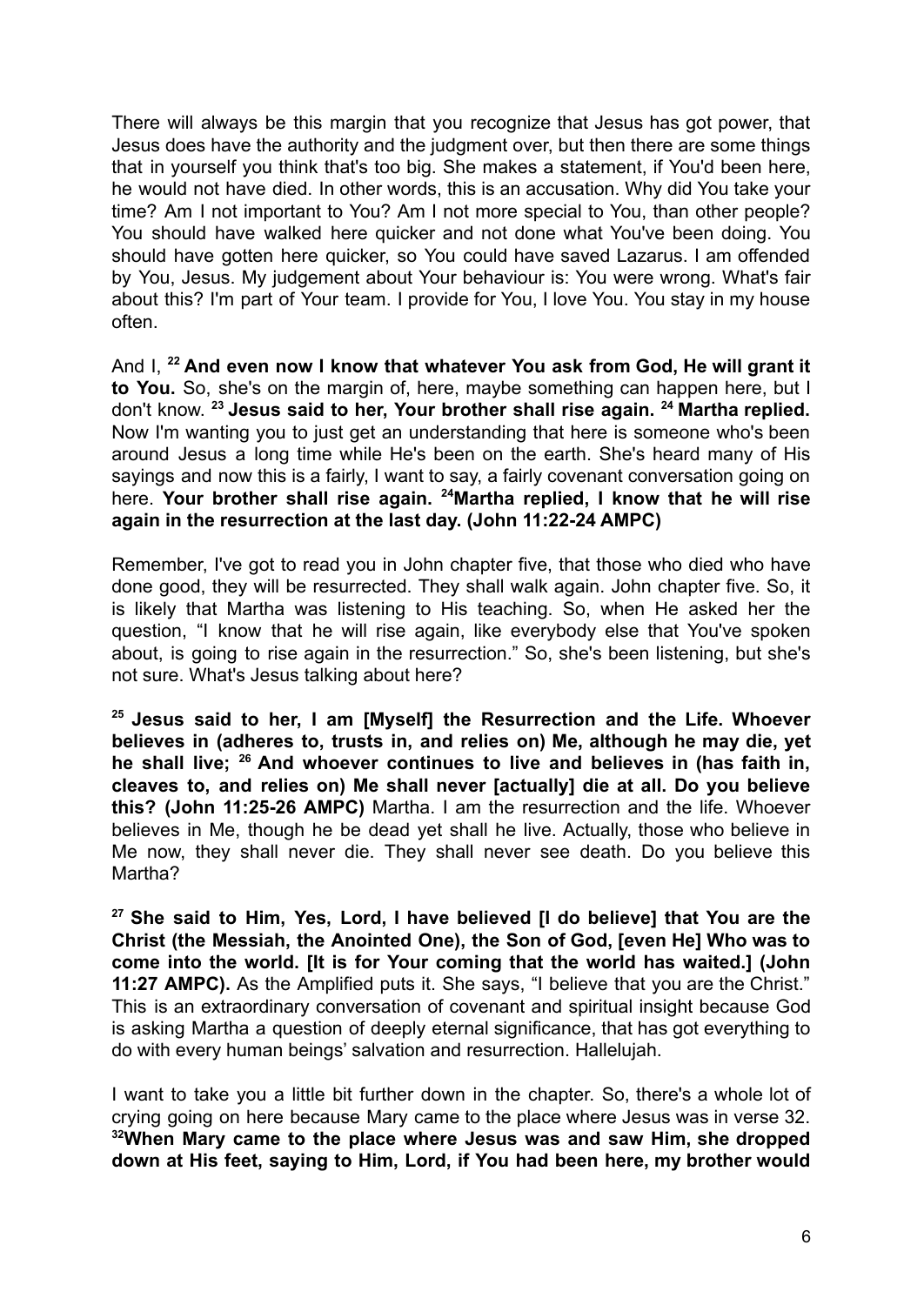**not have died**. What makes you think Martha and Mary had been talking? Sounds like a lot of things that happen in the church, people talk about stuff, and they get to agreement about stuff they shouldn't be getting into agreement about.

**<sup>33</sup> When Jesus saw her sobbing, and the Jews who came with her [also] sobbing,** because this is a big funeral thing going on now, a grieving thing. **He was deeply moved in spirit and troubled. [He chafed in spirit and sighed and was disturbed.] <sup>34</sup> And He said, Where have you laid him? They said to Him, Lord, come and see. <sup>35</sup> Jesus wept. <sup>36</sup> The Jews said, See how [tenderly] He loved him! <sup>37</sup> But some of them said, Could not He Who opened a blind man's eyes have prevented this man from dying? <sup>38</sup> <sup>1</sup>Now Jesus, again sighing repeatedly** *and* **deeply disquieted, approached the tomb. (John 11:32-38 AMPC)**

I want to just say to you, do you recognize that Jesus was never troubled in His spirit as a Self-existent one? Come on. Come on, work with me here for a minute. If you are the Self-existent one, who only takes orders from the Self-existent one, who only goes and decides what He decides, who only says what He says? How is it that you can have an experience or have an emotion that is troubled? Because a troubled emotion means you have an uncertain outcome. Why else would you be troubled? If you are troubled about something, that means that there is a problem that is confronting you, that you do not yet have a solution for, and because you are troubled, because you have a problem that you don't have a solution for, you can be troubled.

How is it that someone who is in the Self-existent one, who is Self-existent, who does everything the Self-existent One tells Him? How is it that He would weep for someone who's dead when He's about to raise him from the dead? Why weep? What was He sighing about?

I suggest to you that what was happening to Him in that moment, was that He was breathing out the very life of God into the situation, as an act of intercession, misunderstood by those who were yet to see what is about to happen. He would not be crying tears of grief. Why would He be crying tears of grief when He was about to raise the man from the dead? Why would He even have sighs and groanings of disquiet and trouble, when He is about to raise the man from the dead? He already knew the solution to the problem. What's the trouble?

Perhaps the trouble was the way that people were behaving around Him, that they didn't trust God, the Self-existent One who could heal him, but not raise him. Perhaps He was doing a spiritual, He was doing the sighing's of God, the groanings of God, the tears of God, because of the unbelief of the humanity because, in the Self-existent One, He knew what the next outcome was going to be. But certainly, this was not a human experience. Hallelujah.

**<sup>39</sup>Jesus said, Take away the stone. Martha, the sister of the dead man, exclaimed, But Lord, by this time** his body, **he [is decaying and] throws off an offensive odour, for he has been dead four days!** If You had been here, while he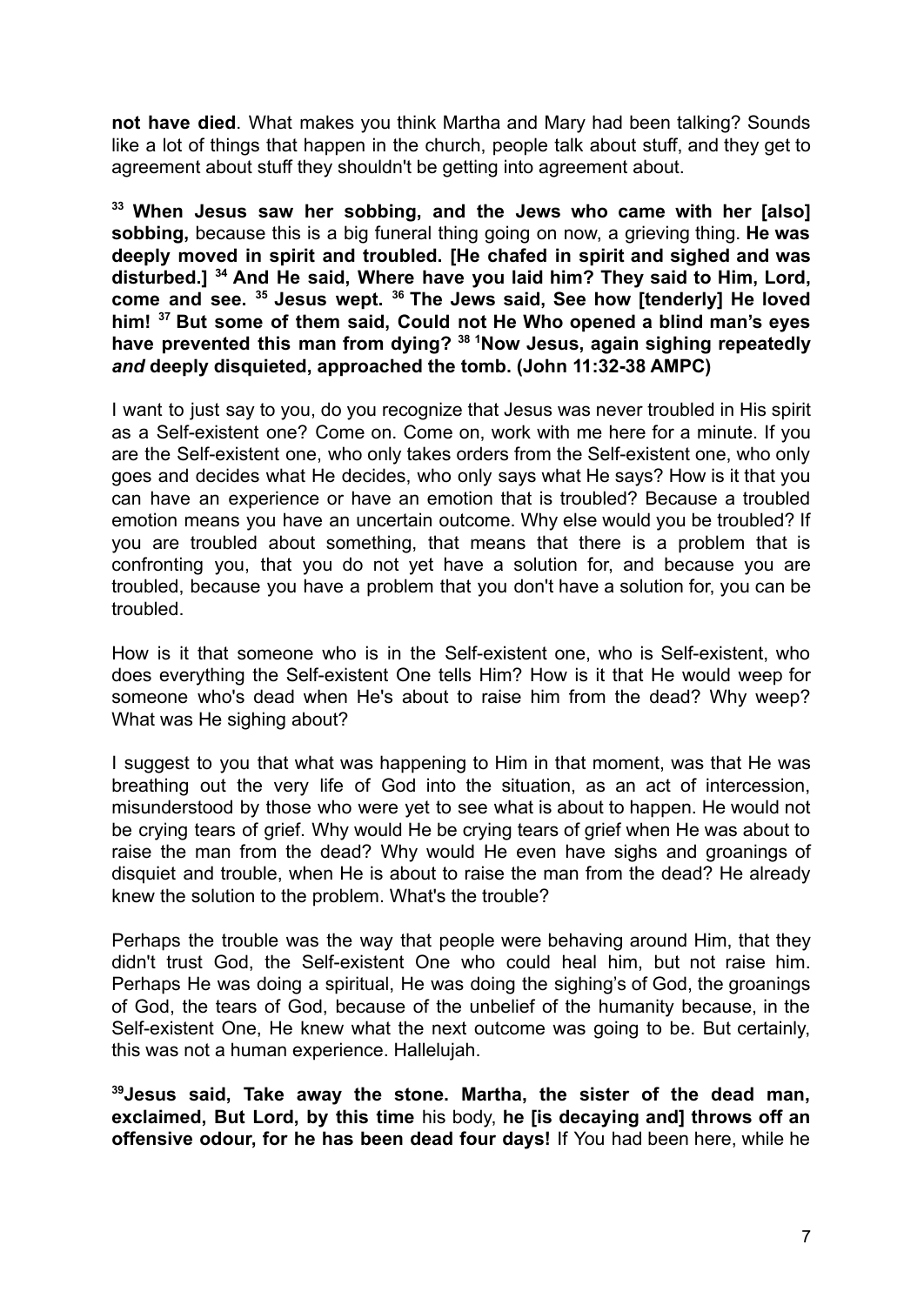was sick, he would not have died. "Do you believe in the *Resurrection Power* of the Messiah?" "I believe." "Open the stone." "He smells."

Does that sound like you and me? When God gives us an instruction to obey Him, this can't possibly be the solution, it stinks. This can't possibly be the solution, because this is too human. This is offensive to all of what humans stand for. This can't possibly be God speaking for a solution. This can't possibly be God speaking, because it would cause me to be troubled. Does that sound like you and me?

I wonder why God would call the church to intercede for all saints, that they might come to the full knowledge of truth. Isn't that what God called us to pray for? God called us to pray for all people that they will be saved and come to the knowledge of truth. Because it's your lack of knowledge of truth that causes you not to live in *Resurrection Power*.

It is not the God of the church that lets you down. It's not the God of the experience that my uncle or my auntie or my friend or my brother or my sister or my mother or my father had a faith encounter with God and He let them down and didn't answer them, and so I'm offended at God with them because they told me their offence, and now I am also offended. It's not that God that is speaking to you and telling you to move the obstacle. So, that the smelling decaying, troubled problem can be sorted.

Jesus, why? Four days, he's already decaying. This is according to all human understanding. Biologically four days, his body's decaying, there is no way, he's technically dead. Medically, four day's means he is already dead. Three days, they sometimes say people can wake up again, I don't know. But something about the fourth day for sure he's dead. **<sup>40</sup> Jesus said to her, Did I not tell you** *and* **promise you that if you would believe** *and* **rely on me, you would see the glory of God? (John 11:40)**

I say to you today church, do I not tell you today that if you will believe in the promises of God, and you will rely on God, that you will see the glory of God in your life. I am the messenger of God to tell you this truth as He told it to them, today. **<sup>41</sup>So they took away the stone. And Jesus lifted up His eyes,** and I want you to see this prayer that Jesus is about to pray because it answers and speaks to the truth of what I've just spoken about in the way that He first reacted. **<sup>41</sup>So they took away the stone. And Jesus lifted up His eyes and said, Father, I thank You that You have heard Me (1John 11:41)**.

When did He hear Jesus? When He was crying and when He was sighing. I thank You, Father, that You have heard me because the Self-existent One has always seen that the other Self-existent One, is Self-existent because He's in His existence. **<sup>42</sup>Yes, I know You always hear** *and* **listen to Me, but I have said this on account of** *and* **for the benefit of the people standing around, so that they may believe that You did send Me [that You have made Me Your Messenger]. <sup>43</sup>When He had said this, He shouted with a loud voice, Lazarus, come out!** Lazarus, come out! Lazarus, come out! **<sup>44</sup> And out walked the man who had been dead, his hands**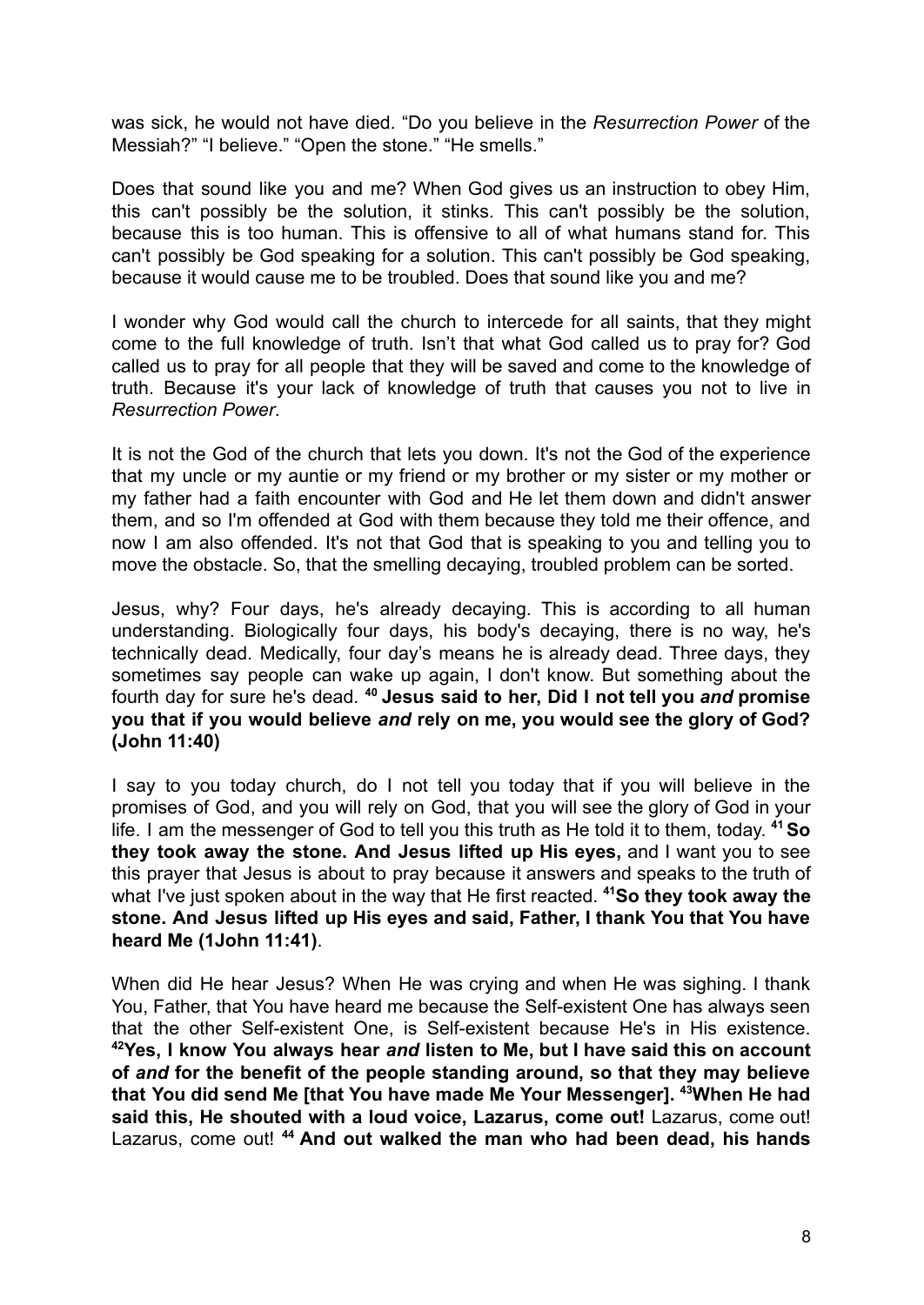## **and feet wrapped in burial cloths (linen strips), and with a [burial] napkin bound around his face (1John 11:42-44 AMPC).**

How is this man, who is bound in death walking out of the tomb? The very *Resurrection Power* of God, Himself lifted him out of his resting place, lifted his body up and moved him out of. We have this idea that his own strength walked him out. How do I know this? Because Jesus gives them an instruction. He says to them, **<sup>44</sup>Jesus said to them, free him of the burial wrappings and let him go**. **(John 11:44 AMPC)**. Free him. What was he? Bound. His hands and feet wrapped in burial clothes. How is he walking? I know what your mind is saying. [*Pastor John shuffling feet to demonstrate]*

Okay, even if your mind can accept that, the man was dead, how did he get up? Core strength. Even if your mind accepts that it means the *Resurrection Power* of God came upon a body that was already decaying and repaired his muscle structure and his ligament structure and his core strength to the point where he could actually lift himself up and walk out. That's more fitness than most people have; even if you're fit.

See, your mind wants to diminish and just kind of intellectualize how the voice of Jesus could raise him from the dead. Hey, the man was dead. D-E-A-D, Dead. You know no life, nothing, and so the *Resurrection Power* of Jesus is so evident that He speaks, **"Lazarus, come out."** This is right after He said, "You've heard Me. Thank You for hearing Me, Father. You always hear Me. And now I'm just speaking on account of all of these other people. So, that all these other people can know and believe that You sent Me. Otherwise, I wouldn't have had to say anything or do anything. I would have just shouted at him." The *Resurrection Power* of Jesus. The *Resurrection Power* of God.

Okay, here's my question to you. How much power does it take to solve a problem in your life? How much power does it take? I will ask you this question again, and again. You may not realise this, but you are breathing. How much power does it take to breathe? Do you think the power that you have to breathe is because your body is alive? The reason you are breathing is because the power of God puts breath into man. The same power that puts breath into man, keeps you breathing every day.

It's not the biology of your body. That's the mechanism, but it is the power of God that said, "Live!" How much power does that take? You can't measure that power. All of humanity, in Adam, [*Pastor John blows a breath*] "Live!" How much power does that take? It takes no more or less power than He says, "Let there be light. Let the earth and the waters separate." Power. "Man - breathe." Any more or less power? You might say to yourself, "Well, Pastor John, hey, let's be real, moving the waters and the seas from each other, that's quite a big deal, you know. Just breathing breath into a man, that's not such a big thing."

Can I put this into context for you? If you're the Self-existent one, how much more power does it take from you to move waters and land from each other than to tell; live. Let all the creatures of the earth, all the birds of the air, the fishes in the water,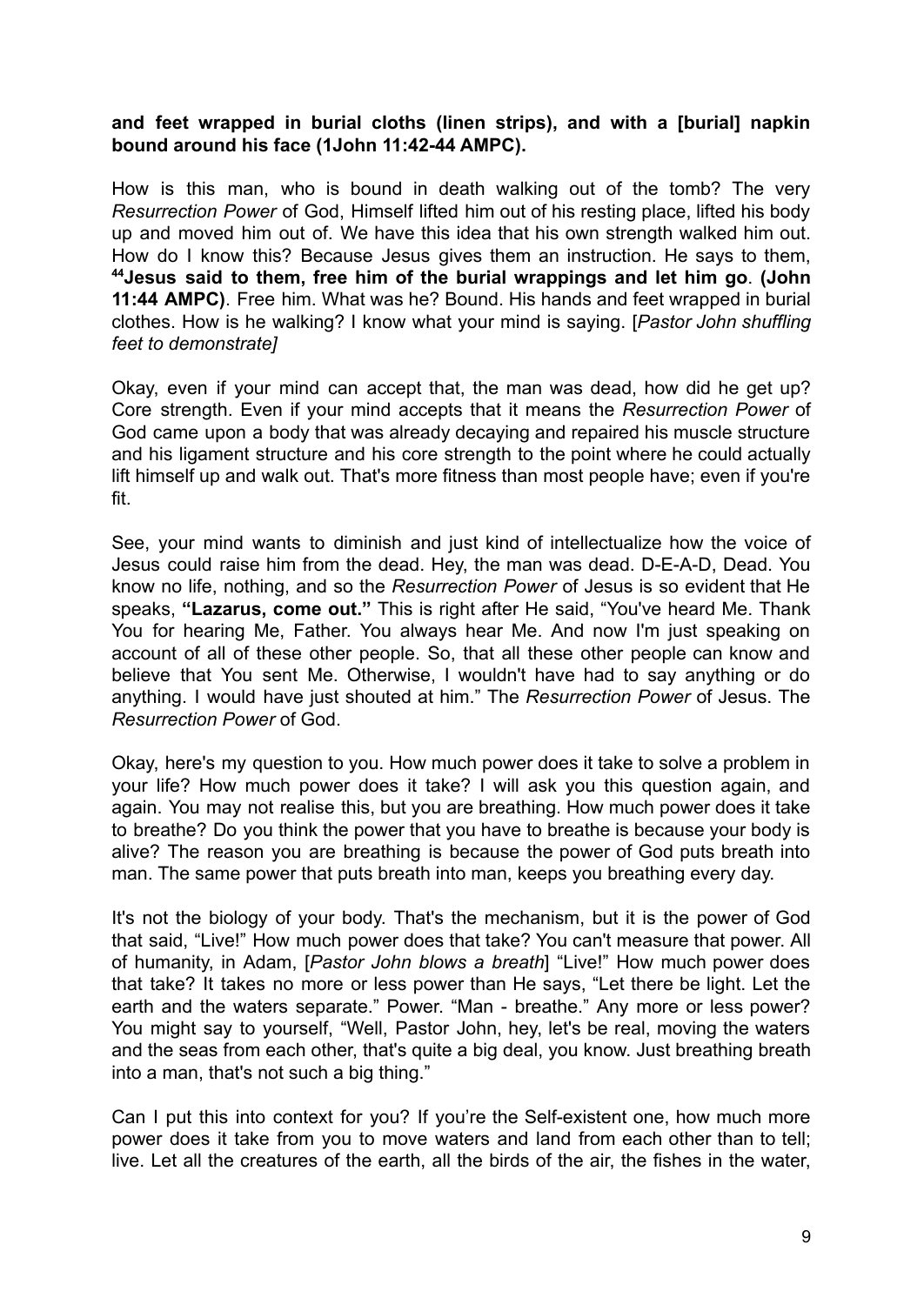let them live. You think the fish jump out of the water by themselves? They have a natural instinct that God put in them when He said to Adam, "Adam." I don't want you to get caught up with the theology of this, but this is really what I believe. I know that there are some other ministers that do believe the same as me, but when God said to Adam, "Name the animals," He wasn't attending the first convention of namings. He was completely unified as the first Adam, as a Self-existent one that was existing with the Father. Come on, because Jesus is known as the second Adam. So, if He was the second Adam, the first Adam was Self-existent because he was only the Father and He was the Self-existent because He made man in His image. He said, "Let him be like Me and have dominion, and We made him in the image of the Self-existent One.

He and the Self-existent male, the Self-existent human being, He says to him, "Name all the creatures," and between the two Self-existent beings, they created. I'll give that to you for consideration. It wasn't like God brought a giraffe in front of him and said, "What do you want to name him?" "I think I'll call him longneck one or whatever. G, g, g, giraffe." Think it was a naming convention? It was a creating convention, between two Self-existent beings, because Adam was completely Self-existent on God, he could not exist without God. He walked in His glory, He was the glory. There was nothing else but the glory. He was given total dominion of everything else that was in the garden, in the same way, that God had glory and power over all other existing living beings. Adam had the same glory. And so Jesus comes in works on the earth and He says, "That thing that was lost by Adam, the Self-existent one has put His life in Me. And now anyone who believes in Me gets the same life. Because the Self-existent one comes to live in you, in your spirit. Wow.

On the instruction of the Holy Spirit, I ask you to stand with me today, please, and by instruction of the Holy Spirit, I am instructed to speak to you this way today. I am instructed to say to you by the Holy Spirit one, the Self-existent spirit that lives in me, and has authorized me and gifted me and called me to be a messenger of the Most High God. I'm instructed to speak to you today and say to you, *"Today, whatever part of your life is dead and decaying, and is troubled. I am authorized to speak to you and say, come out from your death. Come out from your grave. Come out from your circumstances that are binding you and holding you hostage. Come out from your separation from the Self-existent One. Come out from your unbelief and your disbelief of His power." I speak to you and say, "Come out from your poverty, I speak to you and say, "Come out from your sickness and disease." I say to you, "Come out from your relationships that have been destroyed and are falling apart," I say come out in Jesus' name. I say, "Come out, to you, those who are doubtful ones that say if You had spoken this Word to me many years ago, my life would have turned out differently and it would not be in the trouble that it is." I say to you now, "Come out from that mentality in the name of Jesus'. Come out from there in the name of Jesus*." Hallelujah.

*"And I speak to your future and I say, "Your future will no longer be behind walls and behind closed doors and be isolated from the world because of a death syndrome that has overtaken your mind and has overtaken your life and your world circumstances." And I say, "Behold, your entrance to life is removed, or your death*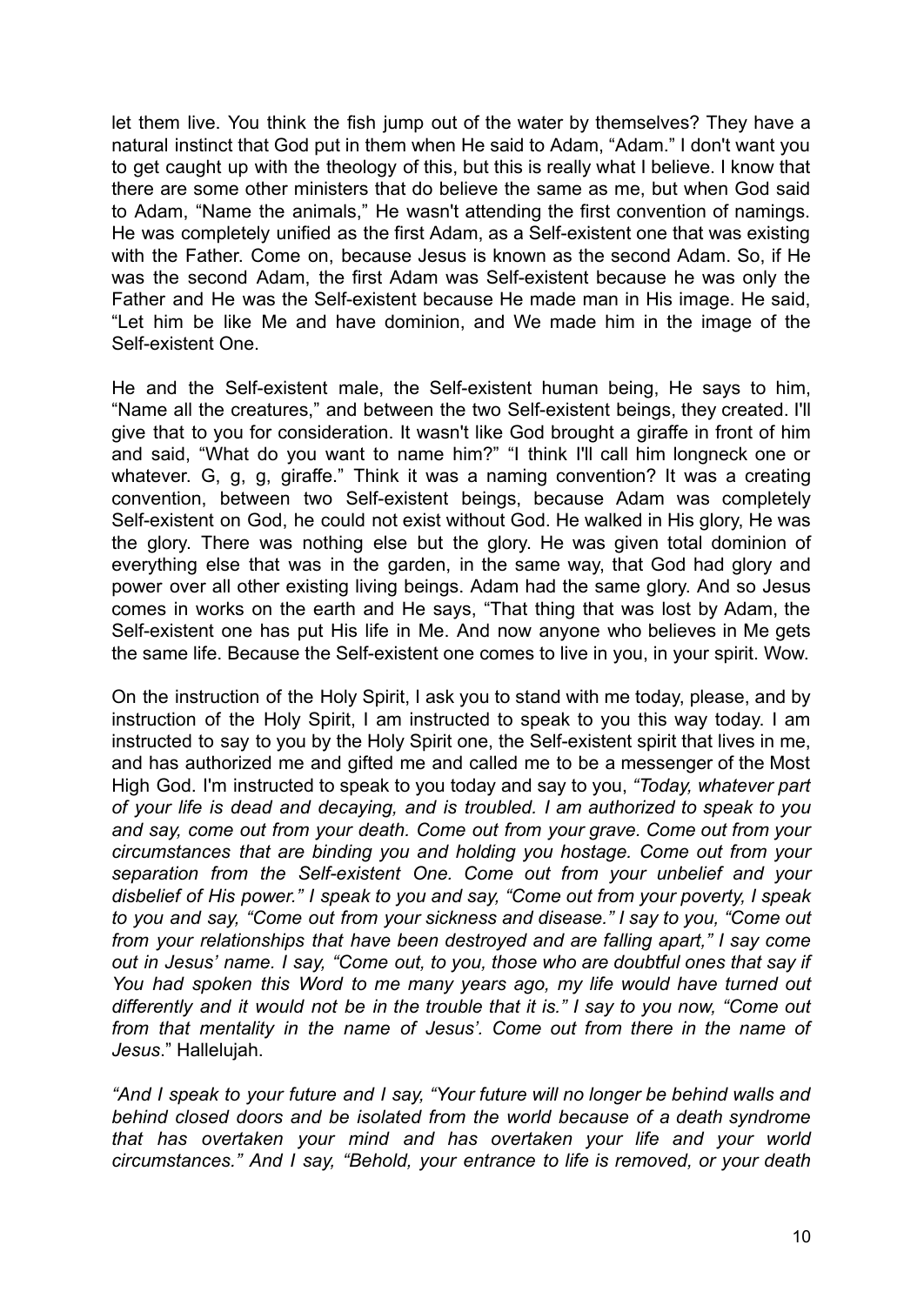*sentence is removed in Jesus' name. And I say, "Come out and walk amongst the free ones, come out and walk amongst the life of the Self-existent ones, the ones where the life of Christ exists in them and in you, come and walk amongst us. Come and free yourself from the bondages that have kept you in your grave.*" Hallelujah. Hallelujah. Hallelujah.

*Come out from that self-nature of yours, that stubbornness, that will of yours that keeps speaking against the Church, that keeps speaking words against God, that keeps saying "If he had been there, then something else would have been different." I say, "Come out from that mentality of death and come and live amongst the living. Come and walk here. Come and experience the life of God, let His Resurrection Power lift you up from your death sentence and move you out of your circumstances and bring you into resurrection life*." Hallelujah.

How much power does that take? Do you believe? I promise you according to the Word of God that I read earlier, this is the promise that Jesus gave to Martha and Mary if you will believe that you will see His glory in your life. You will see His glory. That is not my promise, that is the promise of Jesus. It is the promise of the Self-existent One. Hallelujah. Glory to Jesus. Hallelujah. Hallelujah. Hallelujah. The Lord Jesus has instructed me that there might be some of you... Now I know this is something that might take a little bit of time, but He's instructed me that there are some of you that might want to come and stand here in the front as a sign of, *I believe*. Because you want to walk out... it might be all of you. Hallelujah.

I get that, Lord. I get that, Lord. Hallelujah. Praise Jesus. Praise Jesus. Praise Jesus. Hallelujah. I'm walking out. I asked the Lord this morning, I was sitting in my chair, I was preparing and I was just weeping and weeping. I said, "Lord, help me. Help me finish, help me finish this message today without tears. Like you cried, because of unbelief, because of humanity." Hallelujah.

The resurrection life of God is working in you, right now. Hallelujah. Praise Jesus. Praise Jesus. Glory to God. I brought some tissues for myself here because I didn't think I'd get through all of it. Hallelujah. If you're standing out there and you are wanting to be with them here, please raise your hands. This is not an altar call. This is a resurrection life call, this is a resurrection life call. Hallelujah. Hallelujah. Hallelujah. Praise You, Jesus. Praise You, Jesus. Praise You, Jesus. Praise You, Jesus. Glory to Your name. The Holy Spirit is here. There is nothing I can do for you. This is not about me. This is about the Holy Spirit. It's about the resurrection life of Christ that is busy restoring and healing and saving you and bringing you out from a death thought pattern. A death life pattern.

We met last Sunday. I've forgotten your name. Please come forward, Sir. Just you, just you. Hallelujah. Glory to God. Praise Jesus. This is the anointing of the Holy Spirit. I can only be obedient to the Holy Spirit and so I'm here to do this. This is what instruction that the Lord gave me today. I didn't know you were going to be here. If you come a little bit closer to me. I'm going to pray, "What's your name, Sir? Renier. I am under the anointing and I forgot. Hallelujah. Hallelujah. As I'm laying hands on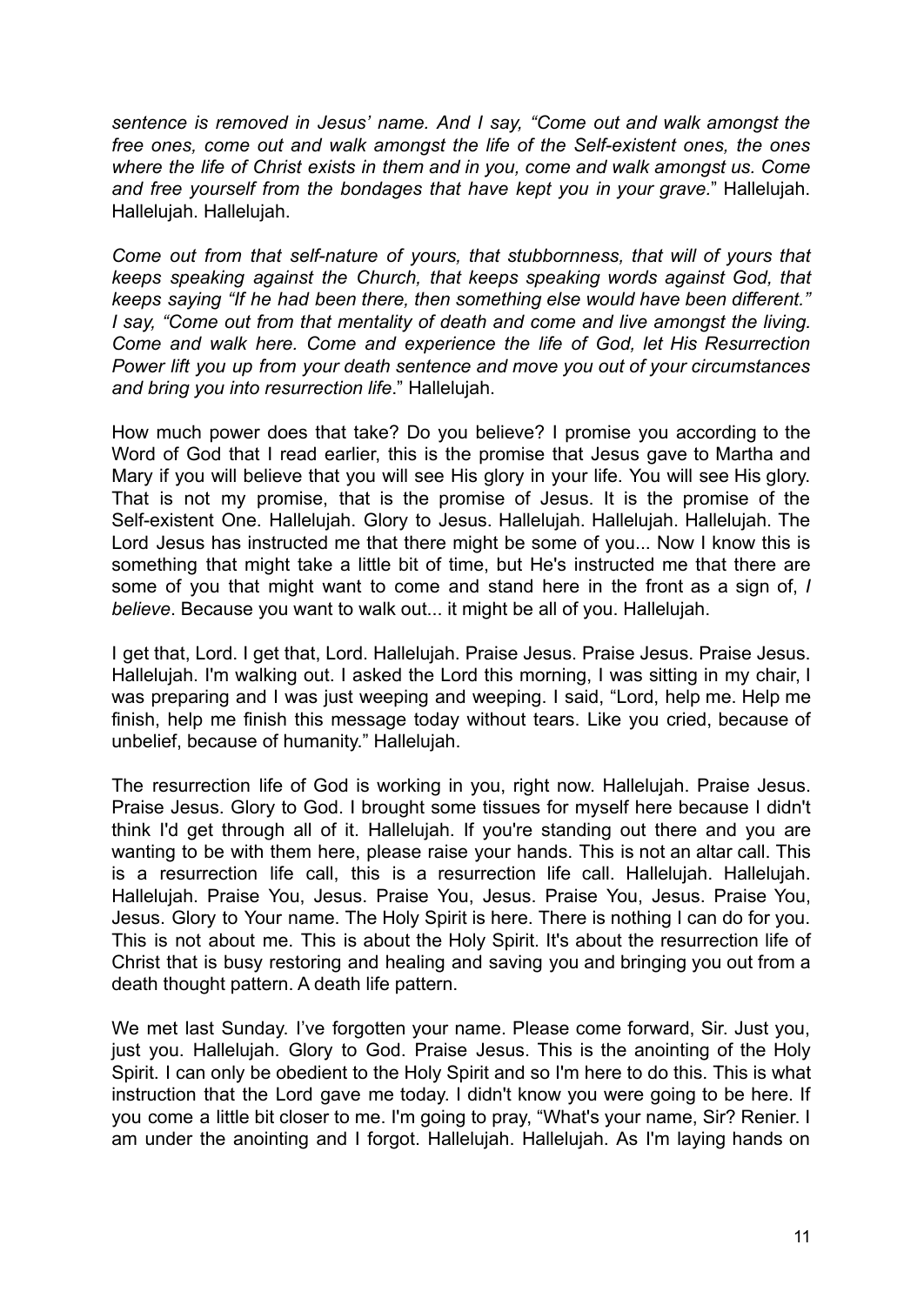Renier. He is representing all of you. All of you. And as I pray this prayer over his body and over his life, you can take this prayer for you. Hallelujah. Hallelujah.

Yes, Father, I speak to Renier's body and I command his body to be restored to complete health, from this day forward and forever. Until the time of his humanity comes to a healthy end. I speak for others, that his eyes would be open to the realm of the Spirit as he has never seen. I speak Father, that he will speak words that only You put in his mouth to speak.

I declare Father, that he will walk with You in the ways that You ask him to walk, and that You have purposed for him to walk, I ask that You will do that for him. I pray that everything that has gone before, right now, it is restored and put together in a way that only You can put everything back together. I speak life to him and to all of those that he's represented by my lying on hands, on him. Hallelujah.

Father, I ask that he will experience You, he will know You. He will have the life of God in Him in ways that will astound those around him. And so say I over all of these here today. In Jesus name, in Jesus name.

May the love of the Father be upon you. May the love of the Father rise up inside of you. May the love of the Father just be everywhere that you go. In Jesus name, in Jesus name. Hallelujah, Hallelujah. Glory to God. Glory to Jesus. Hallelujah, Hallelujah.

May you be blessed, may you be blessed. You may be seated. This meeting today is one step further into a series of meetings and things that are about to happen, as I keep preaching this message. I saw this in my spirit. It is my faith that is put out by God, that the healing power of God is going to touch people's bodies, and you're going to be healed of things. I'm believing. I believe I declare that the healing power of God touches your bodies. Sickness and disease will leave your body, in Jesus name. I believe and I speak it because I believe it, that oppression and depression and all manner of mental issues that have been plaguing your life will leave you.

I have nothing that I can do for you out of myself. I speak this on behalf of the Father. There is nothing that I can do to change anything for you. I'm a messenger, I'm a human messenger. I've asked the Lord and I've said to Him, "I'm asking You, Father, that whatever You wish to do, and whatever You will to do, that You will do it in such a way that people will say, "Oh, that's the pattern of those kinds of churches. Or we've seen that done in another kind of place."

I've asked Him to move in such a way that the resurrection power of God will come upon you, and you will just know it's happened. That there is no glory that can be taken by men, that all glory will be given to the Father, the Self-existent One and Jesus whose resurrection power we depend on. Whose name is greater than any other name, whose life is more beautiful and more wonderful than any other life. Hallelujah. Glory to Jesus. Glory to Jesus.